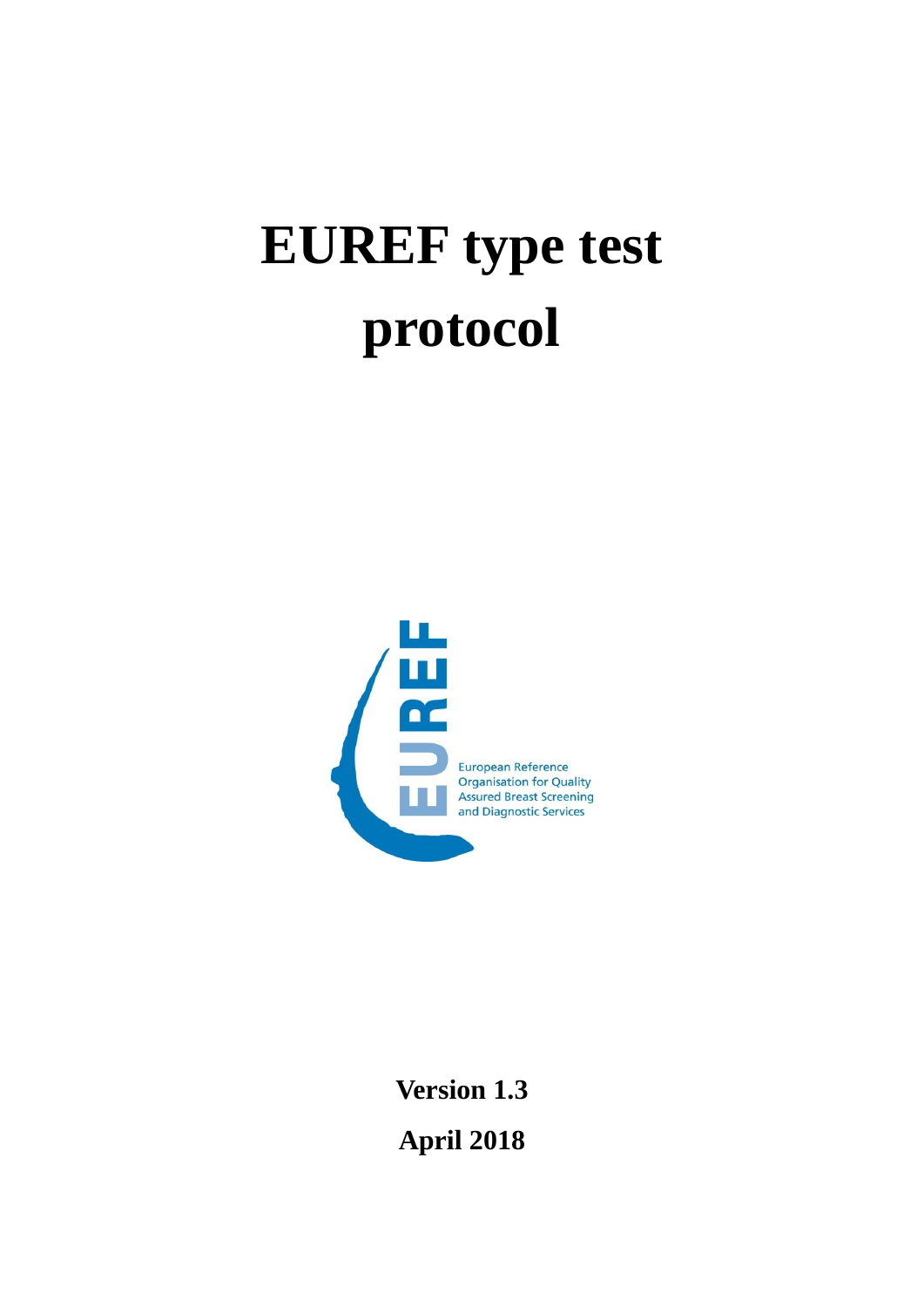#### **EUREF Physico-technical steering group:**

- H. Bosmans
- R. van Engen
- P. Heid
- N. Phelan
- S. Schopphoven
- K. Young

Corresponding address: EUREF type testing office [info@euref.org](mailto:info@euref.org) National Expert and Training Centre for Breast Cancer Screening P.O. Box 6873 6503 GJ Nijmegen The Netherlands

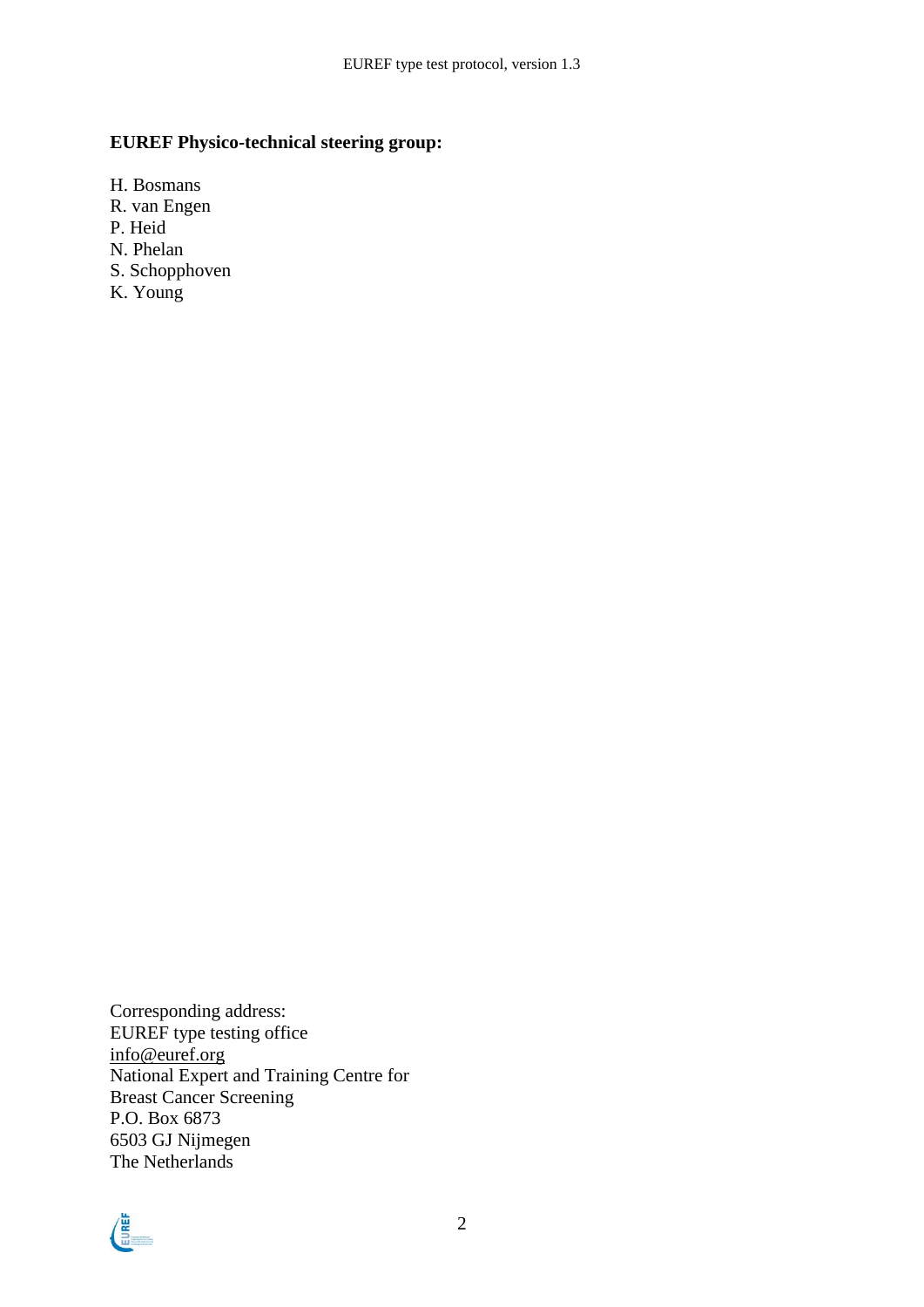### **1. Introduction**

The aim of the European Reference Organisation for Quality Assured Breast Screening and Diagnostic Services (EUREF) is to improve the quality of mammography in Europe and to disseminate knowledge on high quality breast imaging. Within this context EUREF has produced European Guidelines. The current version of these guidelines is the fourth edition, published by the European Commission in 2006. A supplement of the fourth edition has been published by the EC in 2012.

Recently, manufacturers and users have expressed the need for type testing at a European level. For that reason EUREF decided to organise and standardise type testing for mammography systems at the European level. The standards applied in the EUREF type testing are based on chapter two of the fourth edition of the European Guidelines.

Type testing is defined as a test (1) to verify whether a type of system is able to pass the acceptability criteria of the European protocol, (2) to provide guidelines about the best practice in terms of dose and (clinical) image quality. After a successful type test, individual mammography units of the same and type brand still need to undergo an acceptance test before clinical use. Passing the type test only guarantees that the system is in principle capable of meeting the requirements of the European Protocol and the report may list suggestions for optimal use or conditions to be avoided in practice.

The physico-technical chapter of the fourth edition of the Guidelines has been written for acceptance testing and not for type testing. Therefore some small differences between the protocol for type testing and the European Guidelines are introduced. These differences are described in this document.

In this document it is described how type testing is organised and the physico-technical evaluation and the clinical evaluation are specified in detail. Note: If the system does incorporate special features, it may be necessary to perform additional measurements in the physico-technical evaluation and/or perform additional evaluations during phase 3 of the type test.

Type tests are currently performed on digital mammography units (DR and CR systems). In future type testing may be performed on image processing algorithms, workstations and film digitisers.

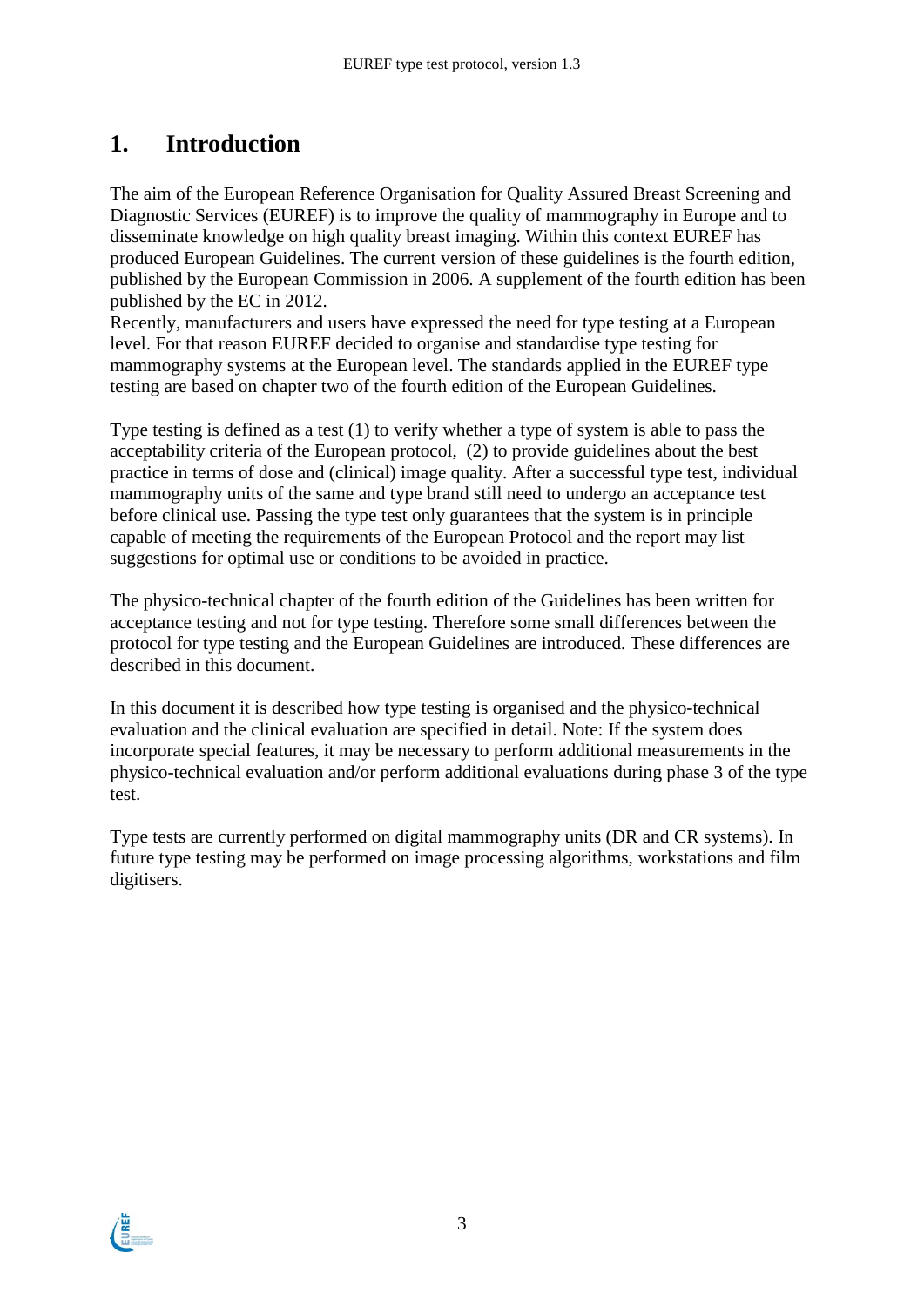## **2. Type testing procedure**

A type test will consist of:

#### Phase 1: Provision and evaluation of system specifications and a set of clinical images

The specifications of the system under evaluation are provided. This list of specifications will be used to determine whether additional physico-technical measurements or additional evaluations during phase 3 of the type test will be necessary and to determine whether measurements needs to be adapted due to the specific configuration of the system under evaluation. If additional measurements or evaluations are deemed necessary this will be communicated and discussed with the applicant of the typetest.

A set of 50 patient images including images with implants will be provided by the applicant to determine beforehand whether adjustments in image processing are required to fulfil the quality criteria. This step is not meant to fully evaluate the quality of the clinical images, but has been introduced to avoid the situation that it is noted at the end of the type test procedure that major adjustments should have been made.

After phase 1: Go – no go decision

#### • Phase 2: Technical evaluation:

Two full physico-technical evaluations will be performed on different systems at different locations. The applicant for the test (i.e. the manufacturer) arranges the locations and all practicalities in co-operation with the EUREF physico-technical steering group. The system must be available for the tests for at least three days. The tests are primarily based on the measurements in chapter 2b of the European Guidelines, fourth edition and the Supplement to the European Guidelines. However, some tests are adapted and some additional tests will be performed, which are described in chapter 3 of this protocol.

Note: If the results indicate that major adjustments need to be made to the system under evaluation, this may result in a decision not to continue phase 2 of the type test. In this case the first physico-technical evaluation has to be repeated before continuation of the type test. Minor adjustments to the system under evaluation are allowed after approval of the EUREF physico-technical steering group, these adjustments will be evaluated in the second physico-technical evaluation. It is decided by the EUREF physico-technical steering group whether an adjustment is minor or major. This decision will be discussed with the applicant of the type test.

If the results of the physico-technical evaluations show undesirable and major differences, (some) tests may be repeated on another system.

For CR systems the physico-technical tests must be performed on X-ray units of (at least) two different brands. The applicant should give guidance on the setup of the Xray unit for their CR system and take care that the mammography unit is set up correctly for their CR plates at the sites of type testing.

Note: If the system does incorporate special features, it may be necessary to perform additional physico-technical measurements.

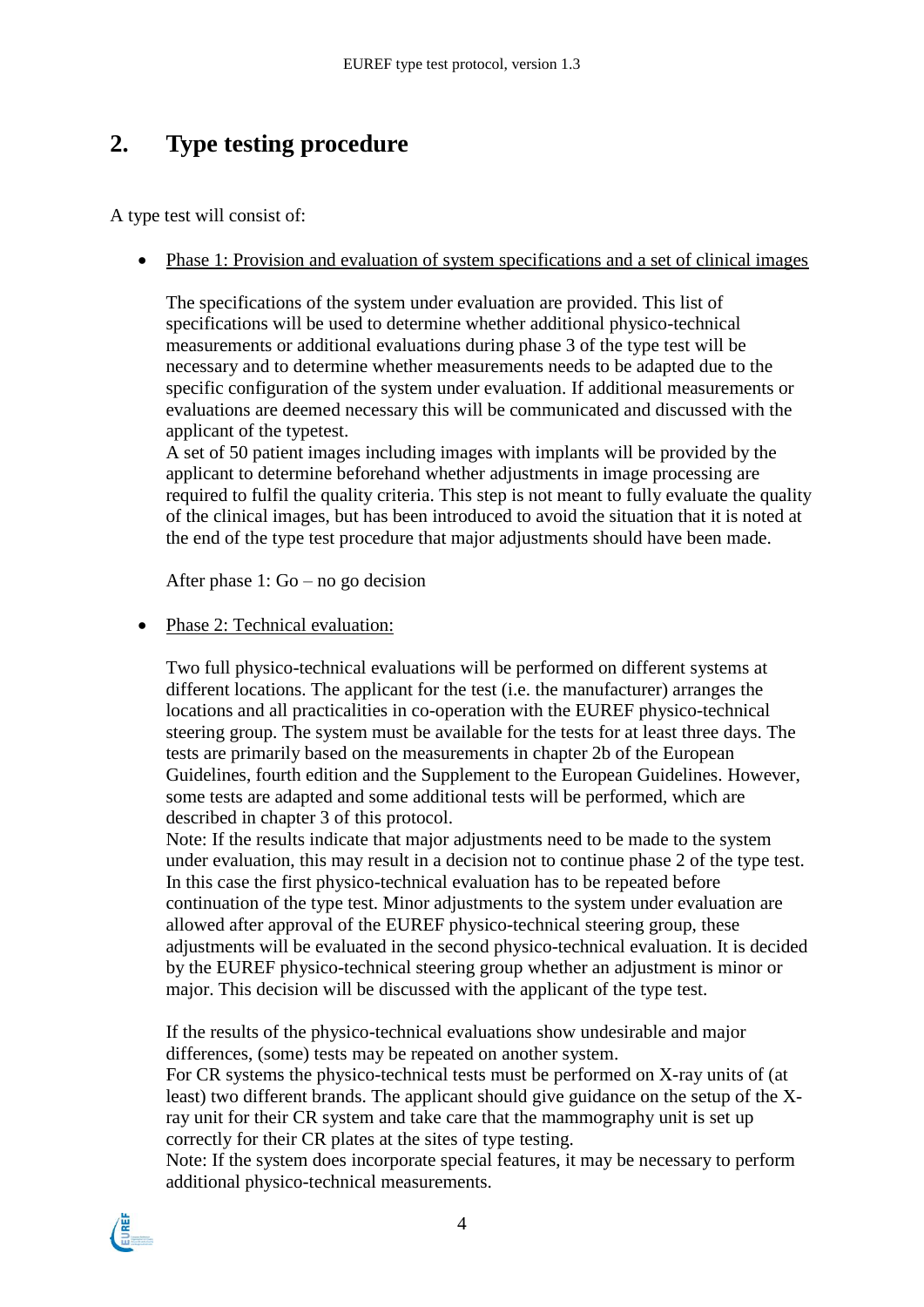After the results from the physico-technical evaluations are available, it will be decided whether phase 3: the clinical evaluation is allowed to start. If the system fails and it is not expected that the problems which cause the failure can be solved, the type test may be aborted by either the EUREF physico-technical steering group or the applicant. In this case only the costs of the technical evaluation(s) will be charged to the applicant.

After phase 2: Go – no go decision

• Phase 3: Clinical evaluation:

After the technical tests the digital system will be used clinically for a period of at least three months. The site at which the clinical evaluation is performed (one of the sites at which a technical evaluation was performed) must have sufficient workflow (with an average of approximately 30 clients/patients per system per day) and will be selected by the applicant in co-operation with EUREF. In the clinical evaluation soft copy reading is expected and all workstations must pass the European protocol for viewing conditions.

At the start of the clinical evaluation an application specialist of the applicant and a EUREF representative will be present at the clinical site to help starting up the clinical evaluation.

In the first days of the clinical evaluation, an initial assessment of the images will be performed by a representative of EUREF. If image quality is not satisfactory or if dose is higher than allowed, adjustments to the equipment must be made. If image quality and dose levels remain unsatisfactory the clinical evaluation may be stopped.

Adjustments to the equipment are only allowed after consultation with the EUREF physico-technical steering group. Some adjustments might require an additional technical survey.

In the clinical evaluation period a homogeneity image has to be acquired every day in full-automatic mode to monitor the stability of the equipment. A record must be kept of all artifacts on clinical images and of all problems that occurred with the equipment by the radiographers/radiologists at the test site. When major problems occur, the steering group has the right to extend the clinical evaluation period appropriately or to stop the evaluation.

In addition to the stability test a dose survey and an automatic exposure control (AEC) evaluation will be conducted. For this dose survey and AEC evaluation the X-ray exposure data must be available and the images must be available for verification.

After the clinical test period, an evaluation of a set of clinical images will be performed, by two radiologists on invitation of EUREF with substantial experience in digital mammography and a physicist appointed by EUREF.

The clinical images that are evaluated consist of three groups: images from 70 patients/clients will be selected based on breast thickness and dose from all patients for which images have been made during phase 3 of the type test. Additionally images of 10 patients/clients with breast implants are selected.

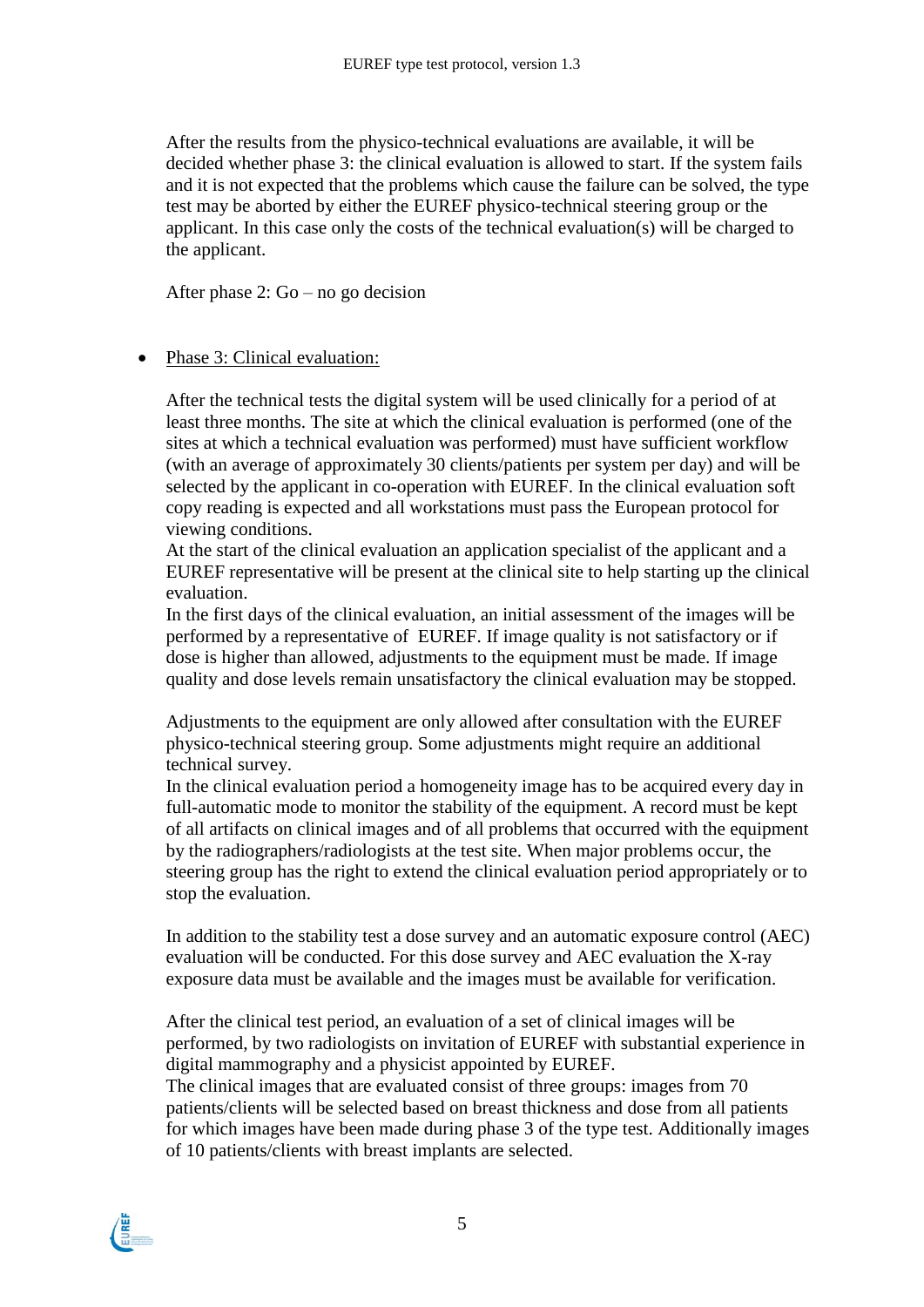Note: If the system under valuation incorporates special features, it may be necessary to perform additional evaluations during phase 3 of the type test.

#### Duration of a EUREF type test

After both technical evaluations are performed, the results of both surveys will be discussed by EUREF and permission to start the clinical evaluation may be given. The duration of the clinical evaluation is at least 3 months.

#### Final report

After the clinical evaluation a final report is presented. The report will be sent to the applicant. When a system passes, this will be published on the EUREF website. When a system fails it will not be published on the website.

#### Non-disclosure of confidential information

Type tests might be performed on systems using techniques which are completely different from existing systems. For these systems the current methods of measurement might be unsuitable and adaptations may be necessary. It might also be the case that new test items should be added. Therefore the physico-technical steering group will be provided with all relevant information on the system being type tested by the applicant.

Relevant information includes: basic principles of the mammography system and in specific the image receptor, philosophy and practice of the AEC system, pre-exposure parameters, reconstruction technique of bad pixels, accepted number of bad pixels etc. If requested by the applicant this information can be regarded as confidential and a non-disclosure agreement can be signed.

#### Publication of results

The full report on the results of the type test will be made available to the applicant. If a system passes the type test the report will be published on the EUREF website. The applicant of the test will be able to comment on the report before publication on the EUREF website. EUREF will not use the information of the type tests in other publications without consent of the applicant of the test.

It will not be mentioned on the website that a specific system has failed the type test.

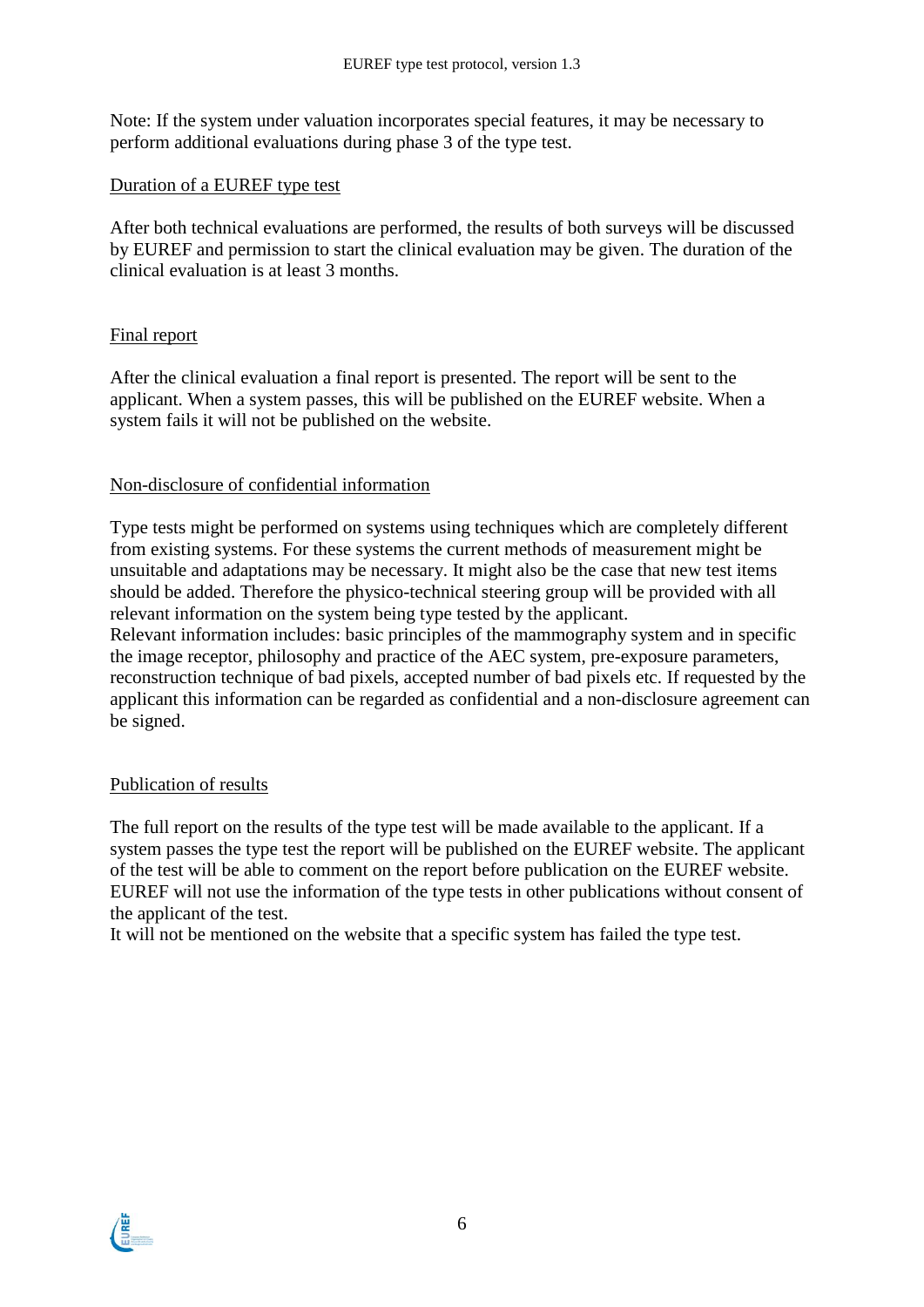### **3. EUREF type testing protocol**

By definition type testing will be performed on new types of equipment. Therefore type tests might be performed on systems using techniques which are completely different from existing systems. For these systems the current methods of measurement might be unsuitable and therefore adaptations may be necessary. It might also be the case that new tests should be added. Therefore the physico-technical steering group will be provided with all relevant information on the system being type tested by the firm applying for type testing. If measurements techniques need to be adapted this will be communicated in advance (if possible) by the physico-technical steering group and the applicant. If differences are noticed during type testing adaptations of methods of measurement will be made on the spot and discussed afterwards. This discussion will take place before the second physico-technical test is performed.

In section 3.1 an overview of all tests performed in a EUREF type test is given. Some additional tests will be performed, which are described in section 3.2.

For CR systems at least 4 cassettes of standard size (18 x 24 cm) and 4 cassettes of large size (24 x 30 cm) should be available during the type test, at the site of the clinical test at least 8 cassettes should be available. If large size cassettes are available they may also be used at the clinical site.

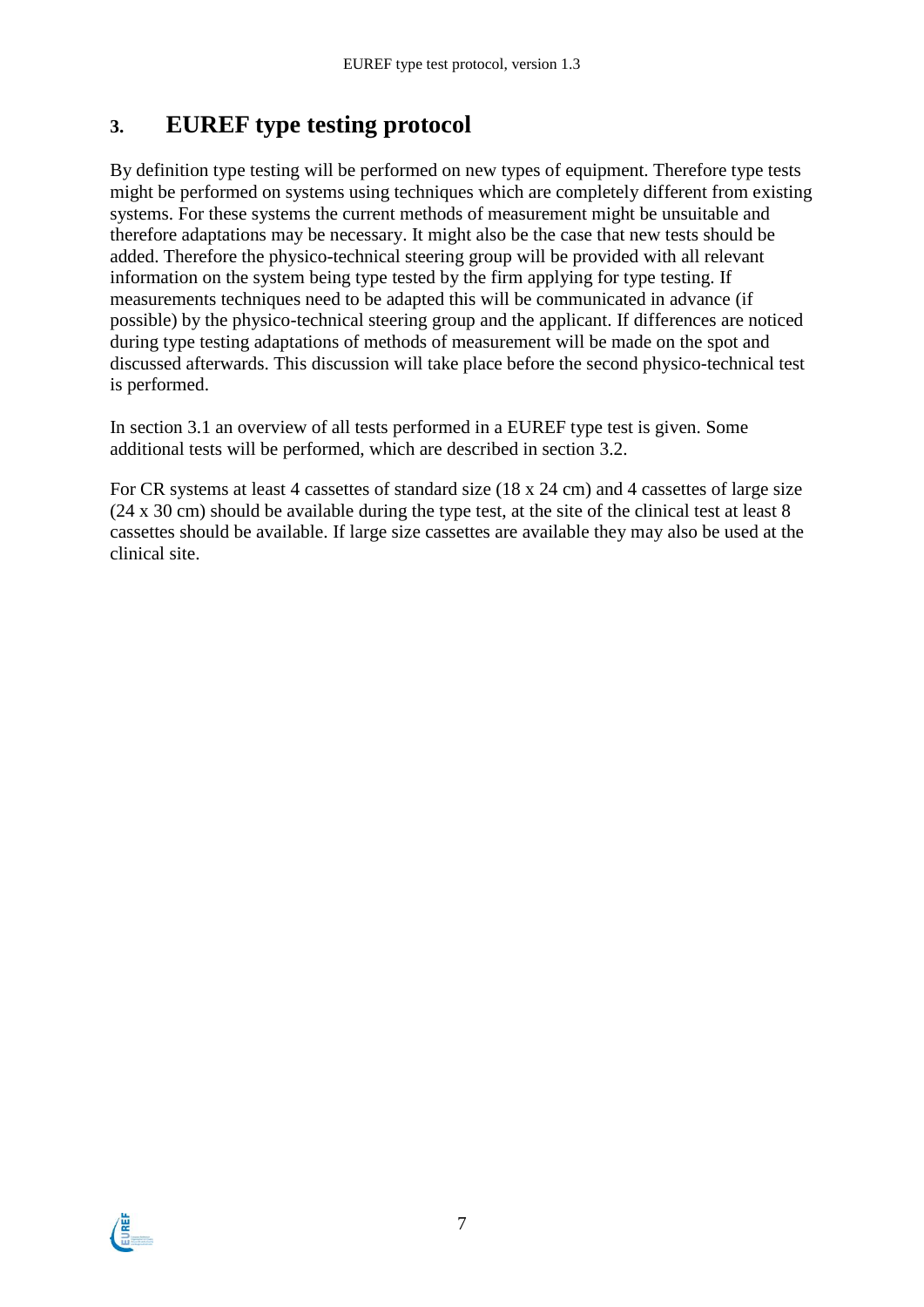EUREF type test protocol, version 1.3

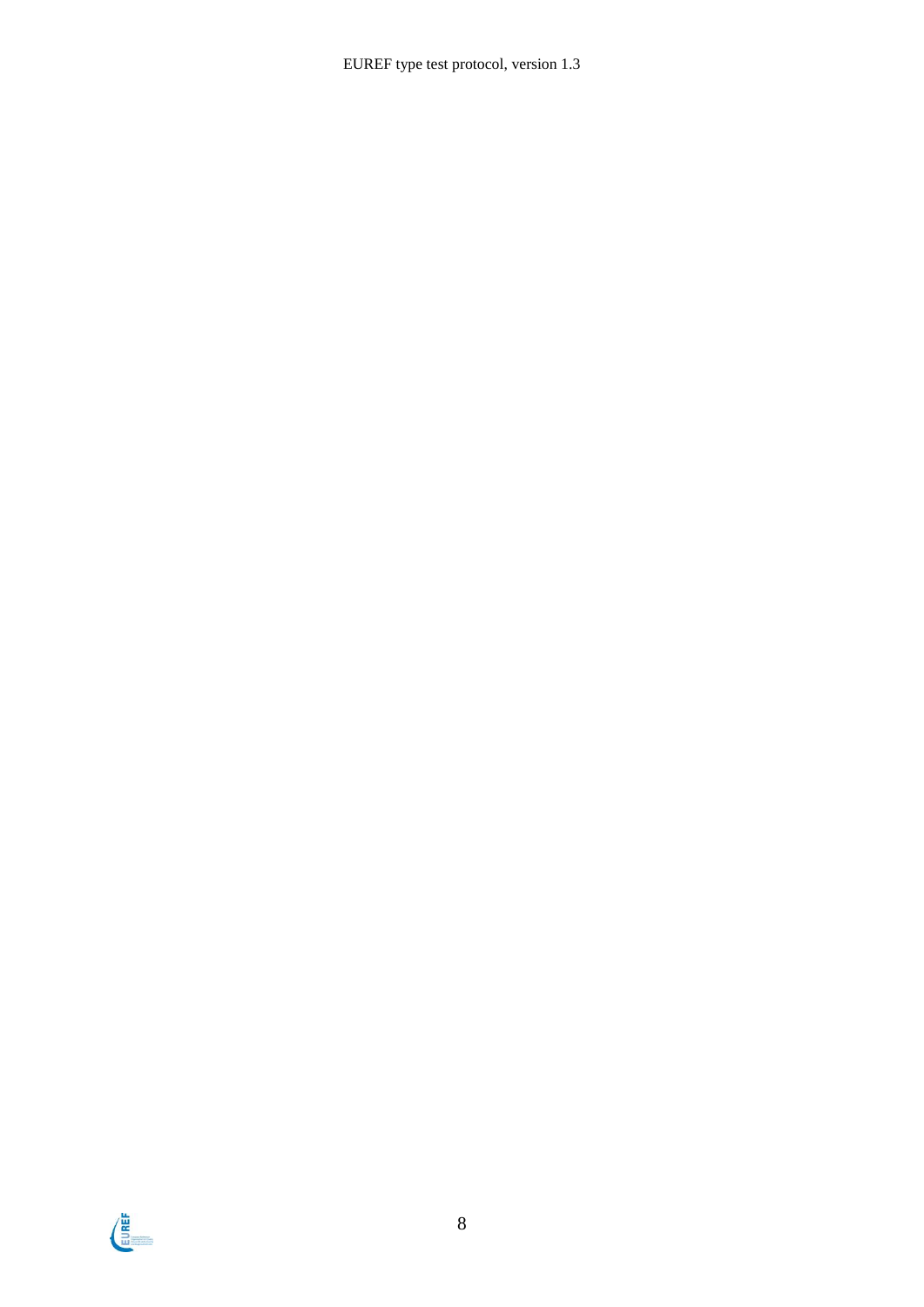# **EUREF type testing**

Technical evaluation protocol



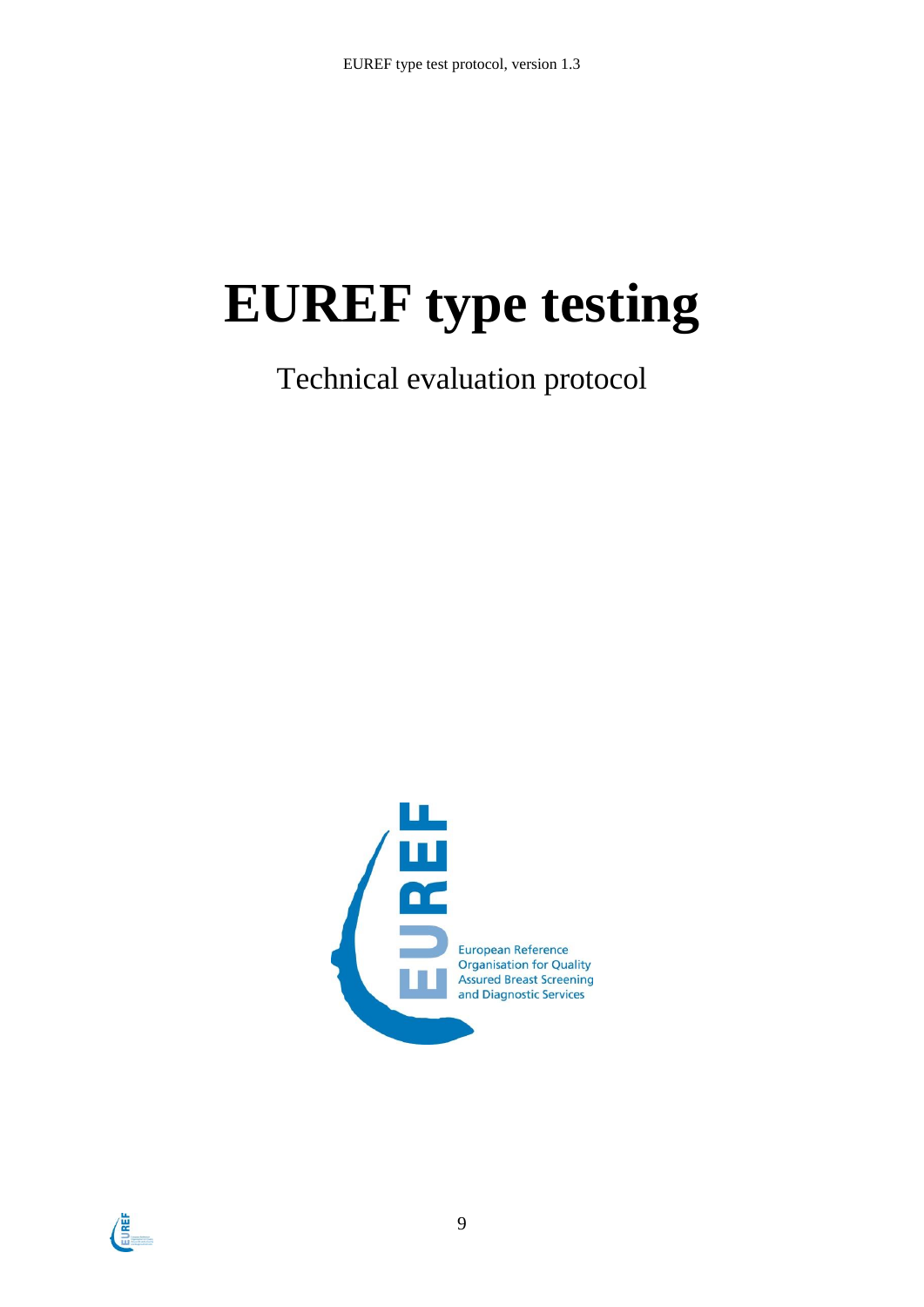The following test-items described in the European Guidelines for quality assurance in breast cancer screening and diagnosis, fourth edition and its Supplement are measured in a EUREF typetest technical evaluation:

| 2b.2.1.1.5         | Tube output<br>The method described in the Supplement to the European Guidelines is used.<br>No limiting values are used. Measured for reference purposes and to calculate<br>(mean glandular) dose.                                                                                     |
|--------------------|------------------------------------------------------------------------------------------------------------------------------------------------------------------------------------------------------------------------------------------------------------------------------------------|
| 2b.2.1.2           | Tube voltage and beam quality                                                                                                                                                                                                                                                            |
| 2b.2.1.2.1         | Tube voltage<br>The method described in the Supplement to the European Guidelines is used.                                                                                                                                                                                               |
| 2b.2.1.2.2         | Half value layer<br>The method described in the Supplement to the European Guidelines is used.                                                                                                                                                                                           |
| 2b.2.1.3           | AEC-system                                                                                                                                                                                                                                                                               |
| 2b.2.1.3.2         | Back-up timer and security cut-off<br>The method and limiting values of the European Guidelines are used.                                                                                                                                                                                |
| 2b.2.1.3.3         | Short term reproducibility<br>The method and limiting values of the European Guidelines and its<br>Supplement are used.                                                                                                                                                                  |
| 2b.2.1.3.4         | Long term reproducibility<br>The method of the European Guidelines is used. The limiting values of the<br>Guidelines are used as action limits for further investigation.<br>In the final report measurements on long term stability from the clinical test<br>period will be presented. |
| 2b.2.1.3.5         | Breast thickness and composition compensation<br>The method and limiting values of the European Guidelines and its<br>Supplement are used.                                                                                                                                               |
| 2b.2.1.3.6         | Local dense area<br>The method and limiting values of the Supplement to the European Guidelines<br>is used.                                                                                                                                                                              |
| 2b.2.2<br>2b.2.2.1 | Image receptor<br>Image receptor response                                                                                                                                                                                                                                                |
| 2b.2.2.1.1         | Response function<br>The method and limiting values of the Supplement to the European Guidelines<br>is used.                                                                                                                                                                             |

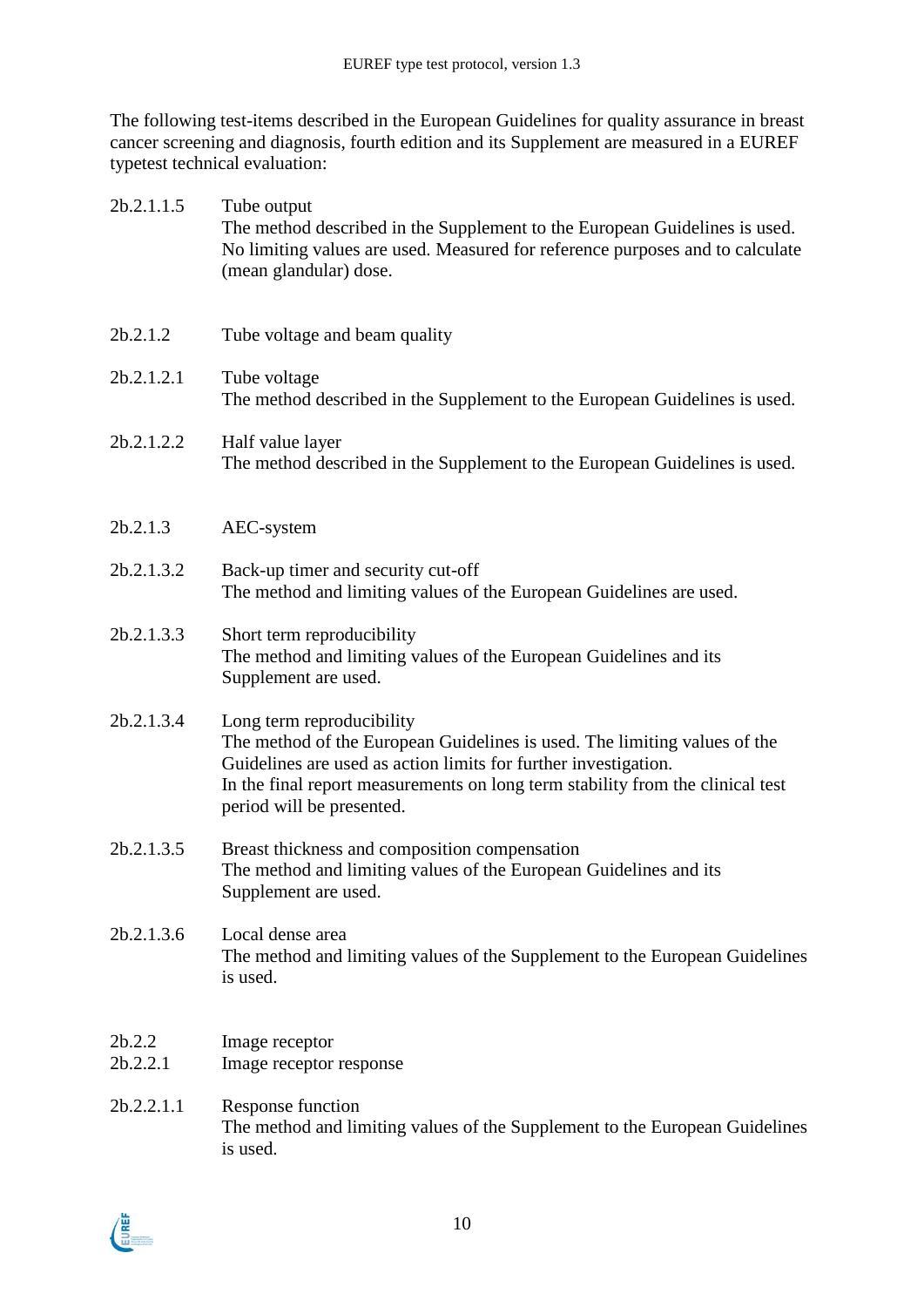- 2b.2.2.1.2 Noise evaluation The method and limiting values of the Supplement to the European Guidelines is used.
- 2b.2.2.2 Missed tissue at chest wall side The method and limiting values of the European Guidelines are used.
- 2b2.2.3 Image receptor homogeneity and stability
- 2b.2.2.3.1 Image receptor homogeneity The method and limiting values of the European Guidelines and its Supplement are used.
- 2b.2.2.3.2 Detector element failure (DR systems) The method and limiting values of the European Guidelines are used. The bad pixel map should be easily accessible for all users. If uncorrected bad pixels are visible on the images this should be taken into account when evaluating detector element failure.
- 2b.2.2.3.3 Uncorrected defective detector elements (DR systems) The method and limiting values of the European Guidelines are used.
- 2b.2.2.4 Inter plate sensitivity variations (CR systems) The method and limiting values of the European Guidelines and its Supplement are used. At least four cassettes of each size should be present.
- 2b.2.2.6 Fading of latent image (CR systems) The method of the European Guidelines is used.
- 2b.2.3 Dosimetry The method and limiting values of the European Guidelines and its Supplement are used.
- 2b.2.4 Image quality
- 2b.2.4.1 Threshold contrast visibility The method and limiting values of the European Guidelines and its Supplement are used.

Threshold contrast visibility is determined at a number of dose levels: the clinical glandular dose level and two to four other dose levels, which will be chosen such that a large range of dose levels is covered (for example between  $\frac{1}{2}$  and 2 times the clinical dose level).

For details of 0.1, 0.25, 0.5 and 1.0 mm diameter, threshold contrast is plotted against glandular dose. The dose at which the minimum acceptable image quality standard and achievable image quality standard is achieved for the 0.1,

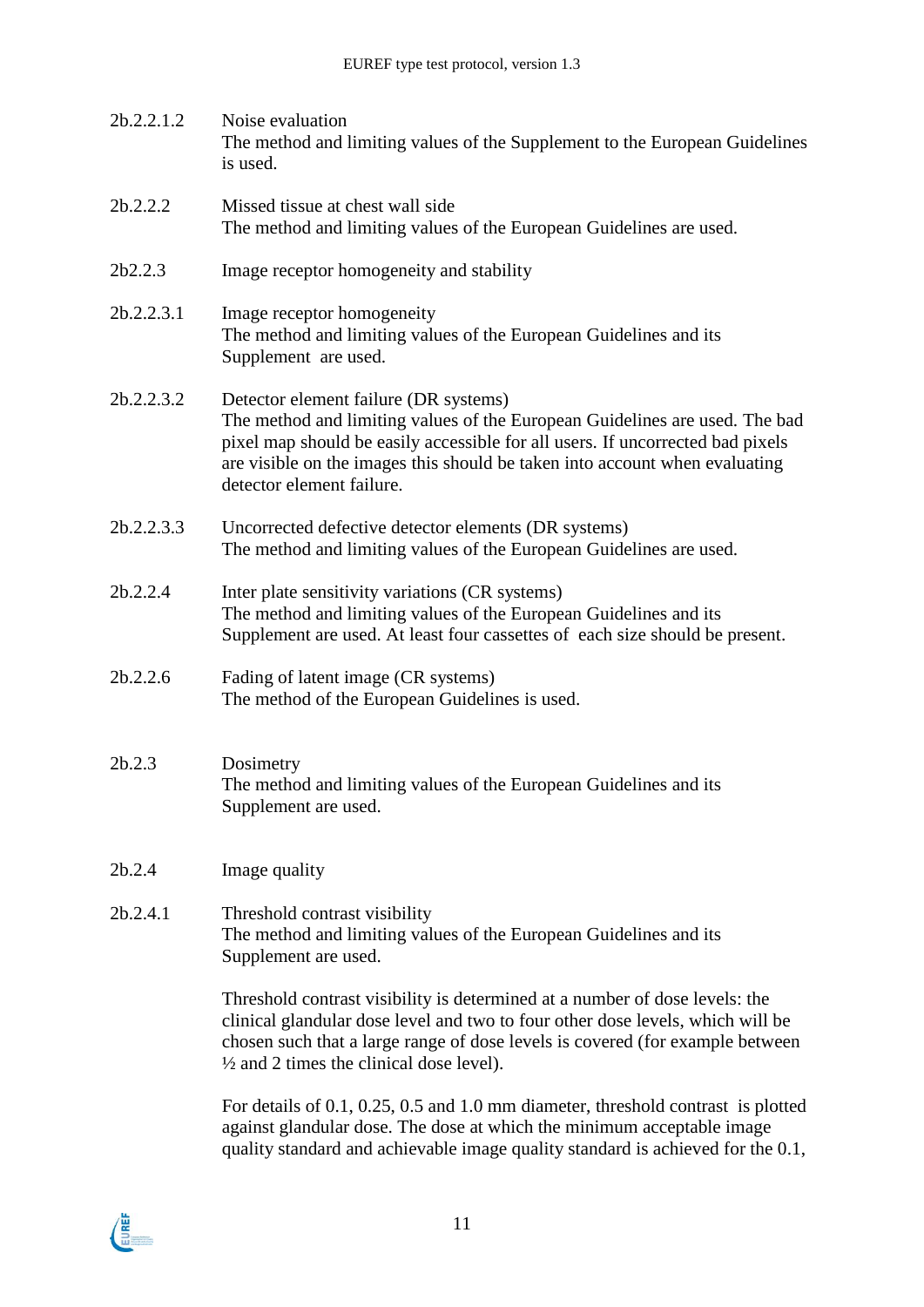0.25, 0.5 and 1.0 mm diameter objects on the contrast threshold visibility phantom is calculated.

2b.2.4.2 Modulation Transfer Function (MTF), Noise Power Spectrum (NPS) and Detective Quantum Efficiency (DQE) The method described in the Supplement to the European Guidelines, appendix 7 is used.

#### 2b.2.4.3 Exposure time The method and limiting values of the European Guidelines are used.

2b.2.4.4 Geometric distortion and artefact evaluation The method and limiting values of the European Guidelines are used.

#### 2b.2.4.5 Ghost image / erasure thoroughness The method and limiting values of the European Guidelines are used.

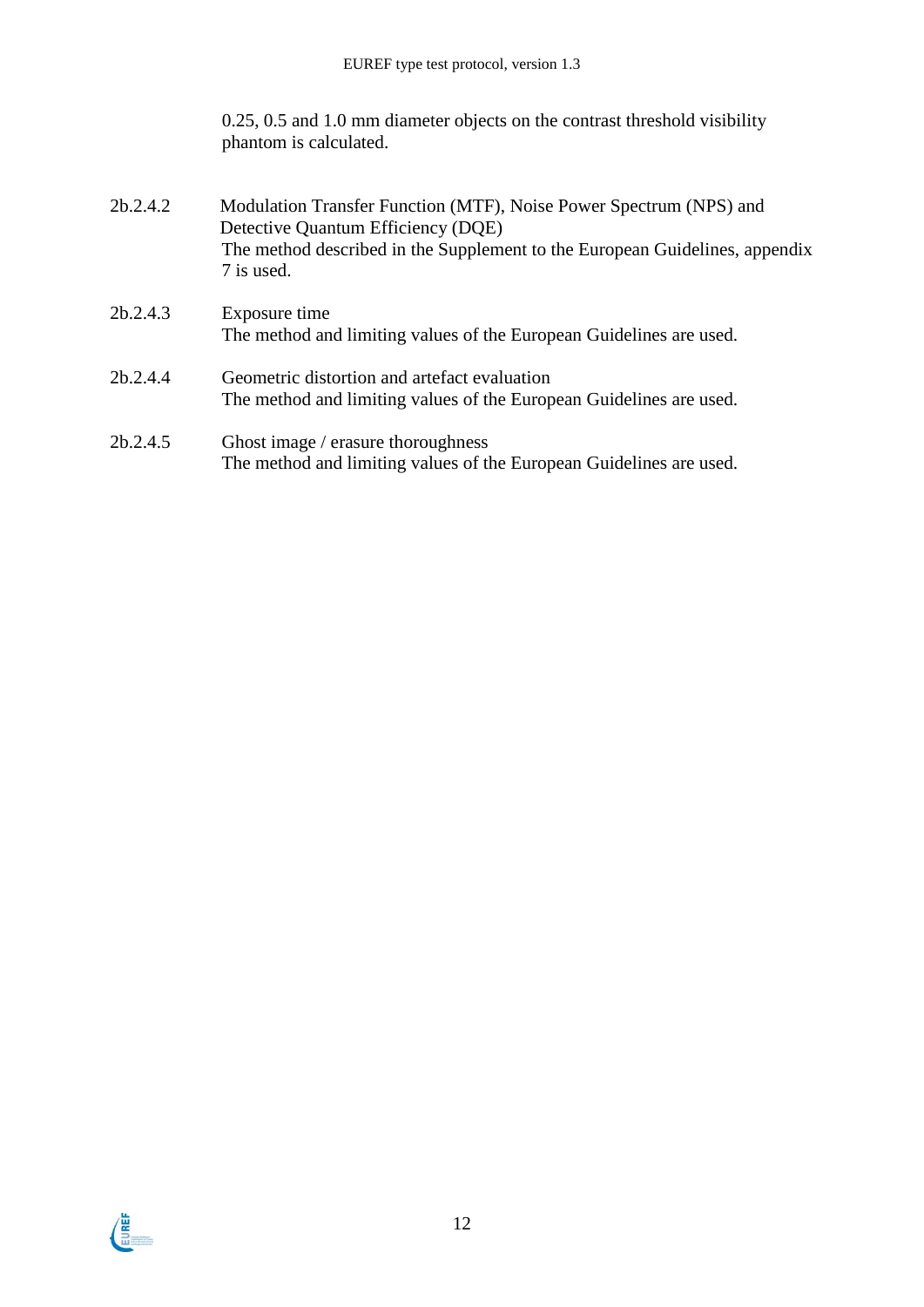### **Additional test performed in a EUREF typetest**

#### **Thickness indication**

In the clinical test a dose survey will be conducted. For this dose survey the indicator of the height of the compression paddle needs to be checked.

For this measurement two foam blocks with compressed thickness of about 2 and 4 cm are used. A strip has been cut out of the foam block to allow measurement of thickness during compression (see figure below). Thickness indication can be checked when the foam blocks (18 x 24 cm) are placed on the bucky. Position the blocks such that half of the block is positioned on the bucky and half of the block is positioned over the edge of the bucky at chest wall side, see figure V.1. Apply compression (approximately 100 N), record the thickness indication and measure thickness at the reference point with an appropriate device (for example a calliper). Perform this measurement for the two foam blocks separately and together (so measurements can be done at about 2, 4 and 6 cm compressed thickness).

 $\mathbb{Z}$ 

foam block

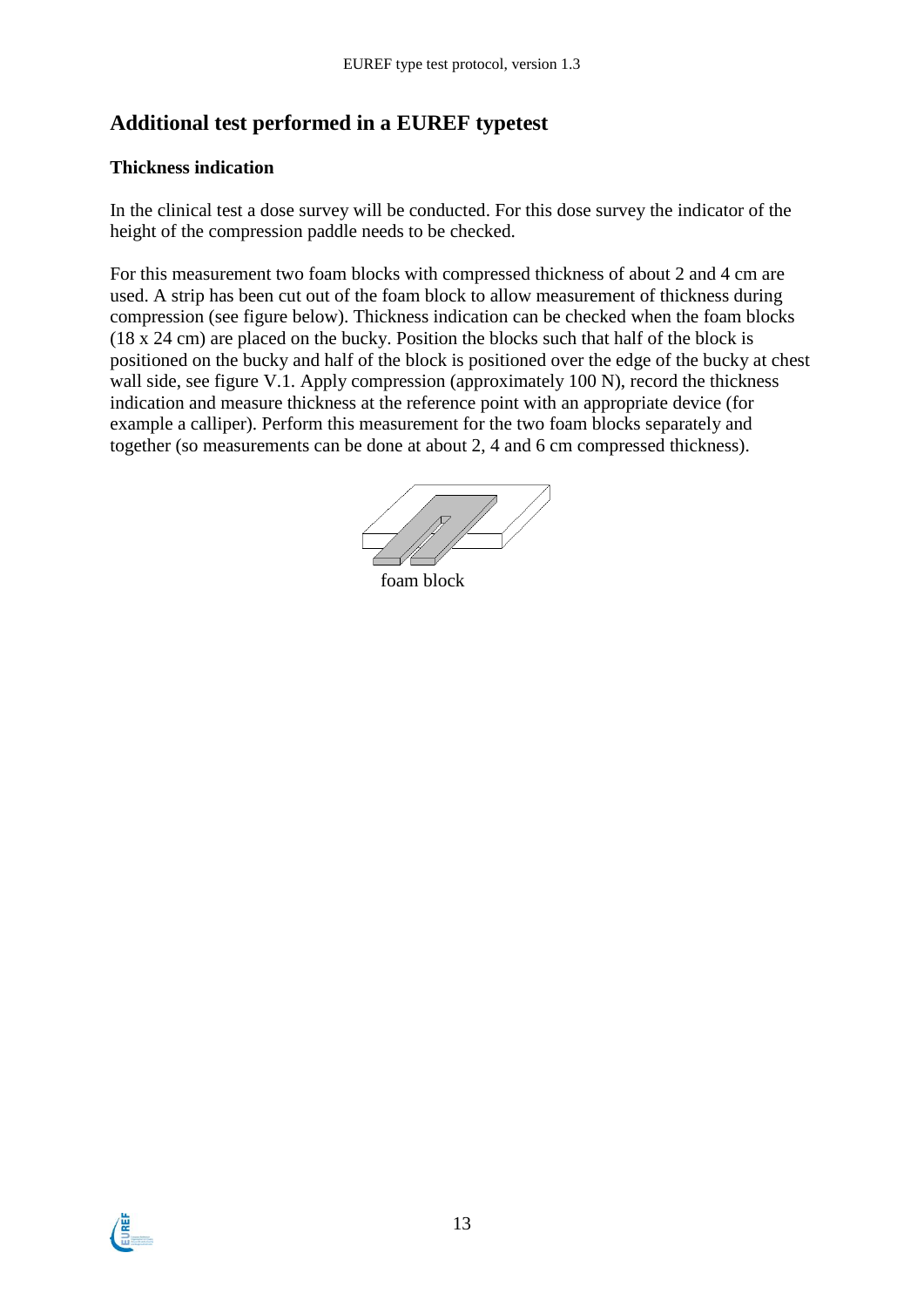EUREF type test protocol, version 1.3

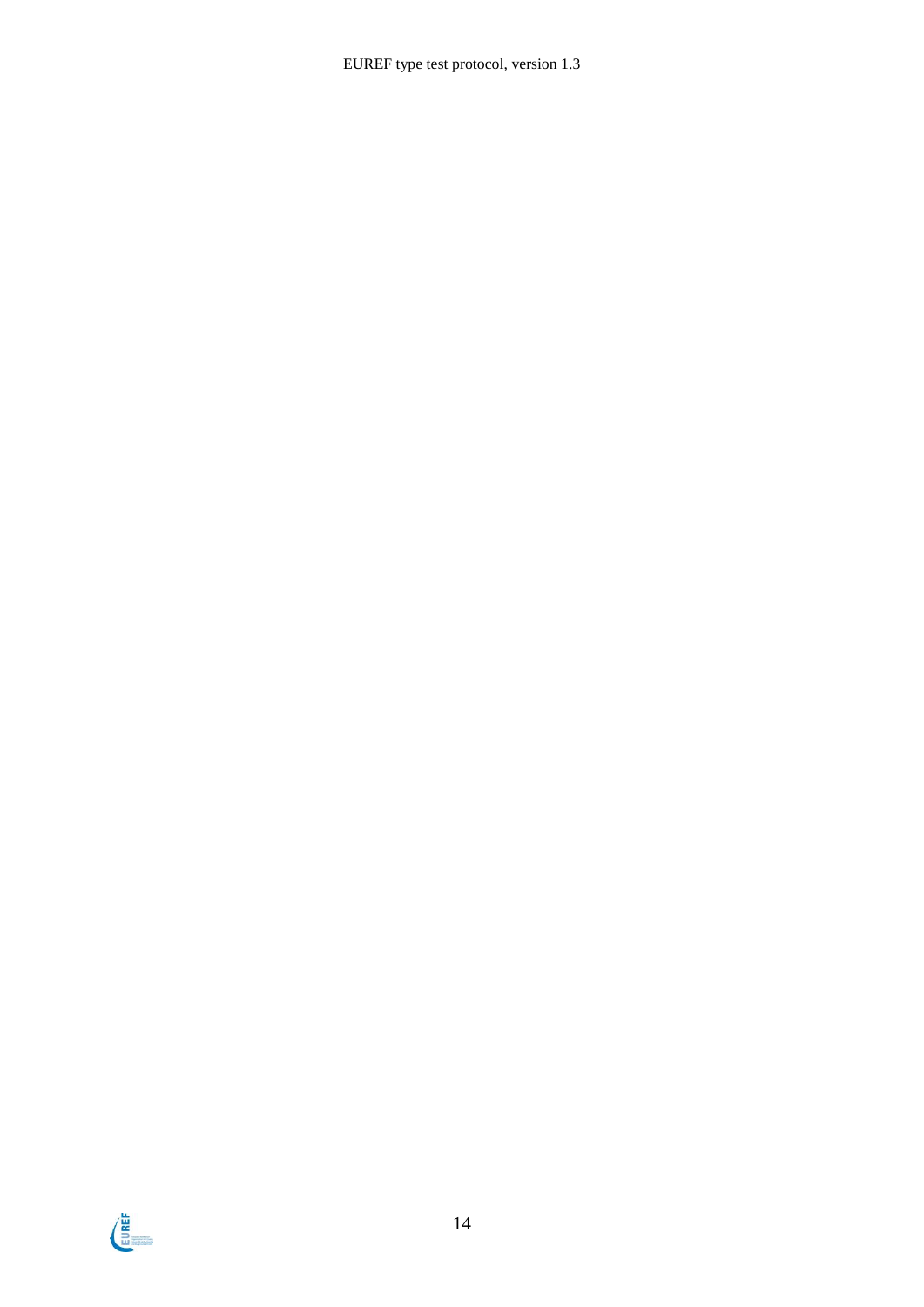# **EUREF type testing**

# Clinical evaluation protocol



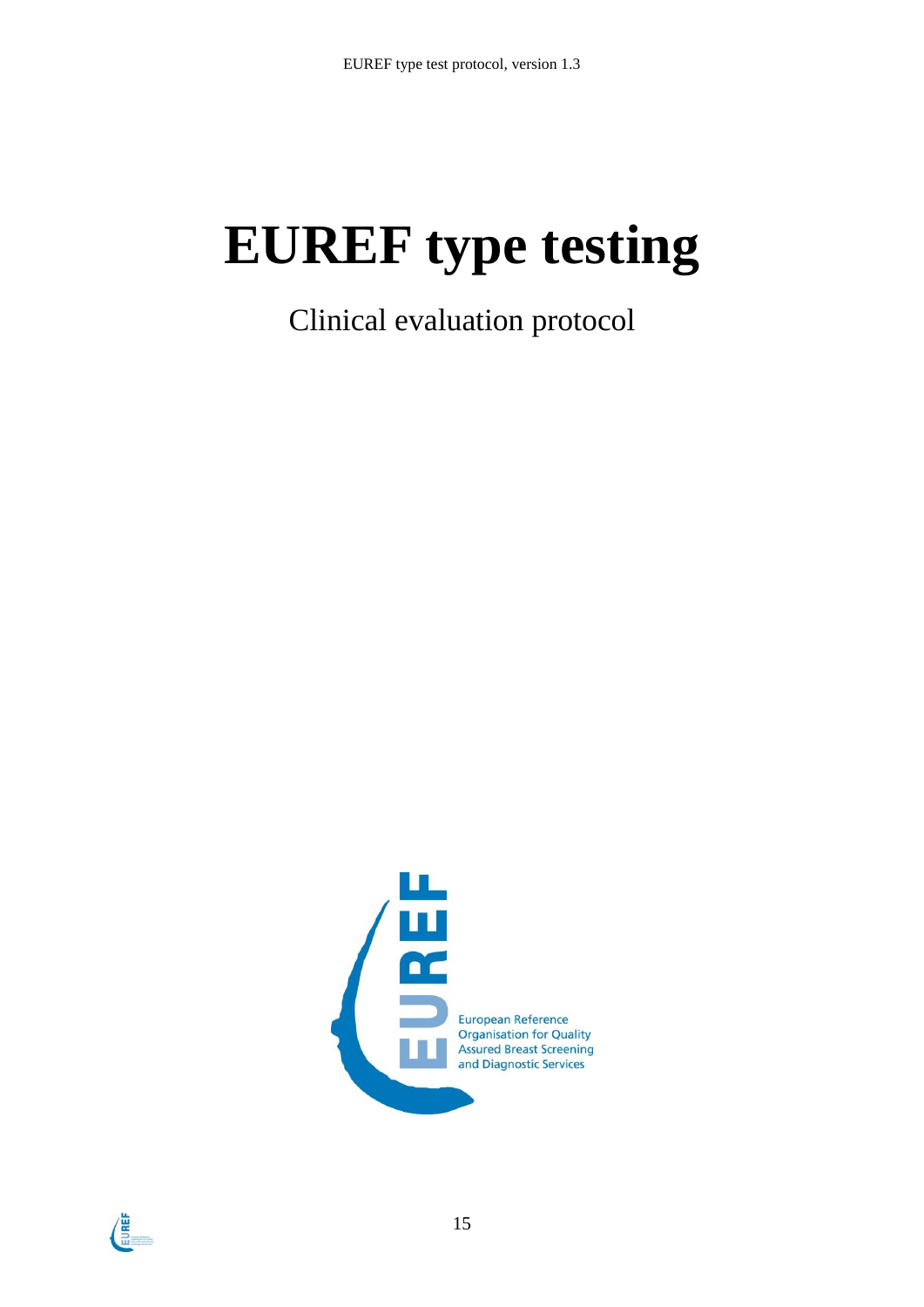Authors: Hilde Bosmans Ruben van Engen Roland Holland Hans Lelivelt Chantal van Ongeval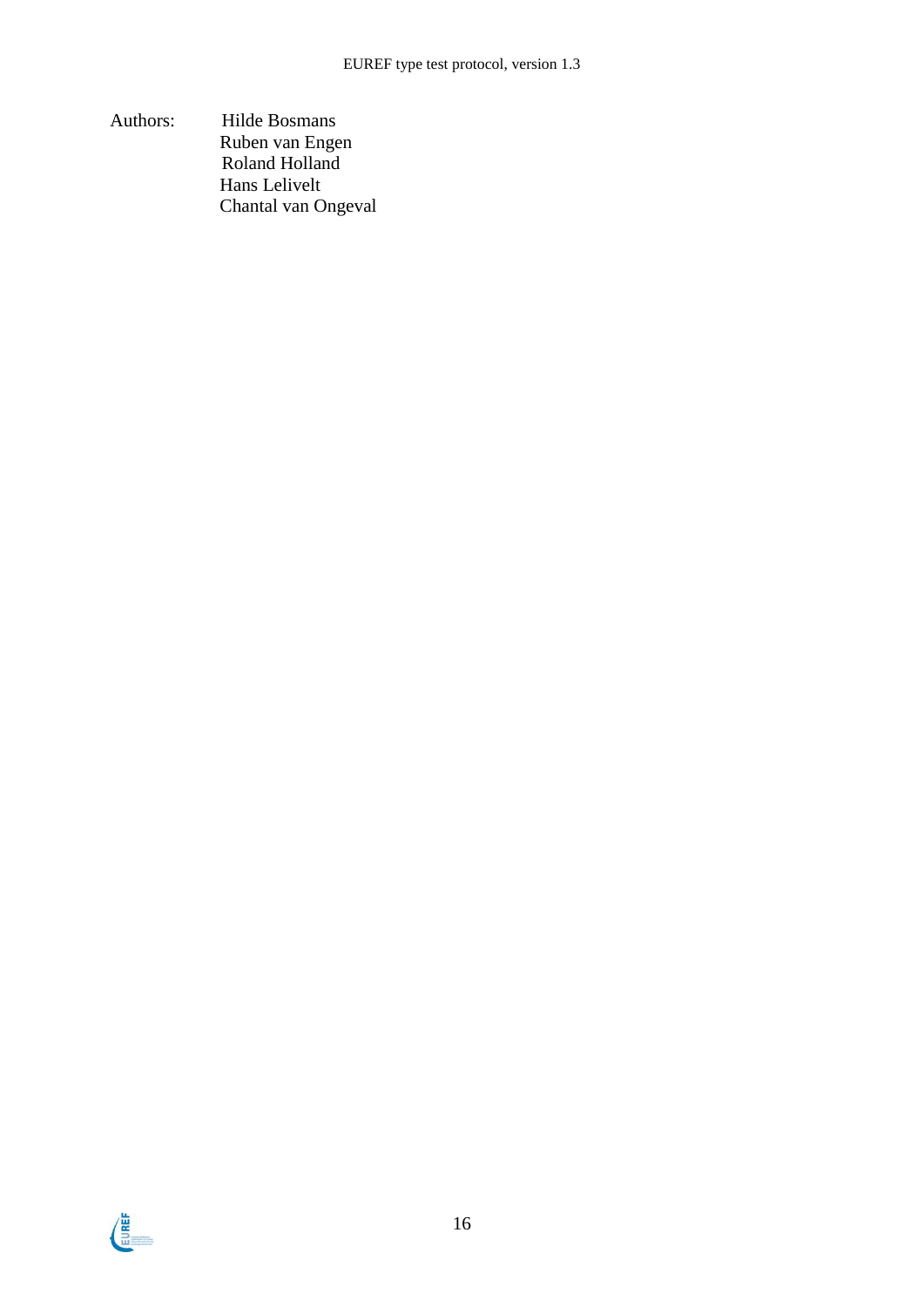#### Introduction:

The imaging chain consists of a different number of components from a client who is being xrayed to the radiologist who is reporting the images. During physico-technical type testing, all these components are checked separately. The clinical part of the type testing is mainly a global test. The quality of clinical images is determined by all components simultaneously, including the image processing which is not evaluated technically. The clinical part of the type testing should not be used separately and can only be performed on a system that passed the technical evaluation.

The clinical part of the type testing includes, next to an assessment of the image quality by a team of radiologists, also a stability test and a dose evaluation. The duration of this test is three months but when problems occur, EUREF has the right to extend the clinical evaluation period accordingly or to stop the evaluation.

The clinical test site, for obtaining the images, will be decided upon by EUREF together with the applicant. It must be a site where one of the physical tests was performed or where a successful acceptance test by EUREF had been performed. It must have a sufficient workflow of 4 images per client and softcopy reading is required. The clinical images will be sent to the EUREF office in Nijmegen and scored. The workstations, used to evaluate the images, must pass the European Guidelines criteria. If an applicant wants his images to be scored on his own workstation he needs to supply that workstation and it will be checked first whether this station passes the European Guidelines criteria.

#### Procedure of acquiring the images:

The clinical test will be performed during at least three months. At the beginning of the clinical phase a EUREF representative will be present, together with a specialist of the applicant. EUREF will install a hard disk where all images from the clinical test period will be copied to. On the hard disk the patients will be anonimised. All occurring image quality issues like artefacts etc. must be recorded.

#### Procedure of scoring the images:

Images of 80 women will all be scored by a team of radiologists. These 80 cases will be selected from the clinical test period collection. The DICOM headers of all clinical images have to be correctly filled in. This allows to calculate the doses of all patients of that period. A plot of mean glandular dose as a function of compressed breast thickness will be made. The aim of this is twofold: (1) to learn about the dose distribution and (2) to make a good selection of cases for the evaluation by radiologists (all breast thicknesses and breast compositions). The patient data is divided in 7 thickness classes: < 20 mm compressed breast thickness, between 20 and 30 mm breast thickness, between 30 and 40 mm breast thickness, … , between 70 and 80 mm breast thickness and > 80 mm breast thickness. In each thickness class, patients will be ranked as a function of the dose. From each thickness class, 10 patients will be selected per thickness class; in the ranked series, the image at  $5<sup>th</sup>$  percentile of the dose distribution, the image at  $15<sup>th</sup>$  percentile, the image at the  $25<sup>th</sup>$  percentile, etc will be selected. This makes in total 70 patients. Another 10 cases will be selected randomly from all patients with breast implants.

Different image features will be scored by an experienced team of experts in consensus, consisting of at least two radiologists and a physicist. The scoring form can be found in appendix 1 of this part of the protocol. In the case that consensus cannot be reached in the

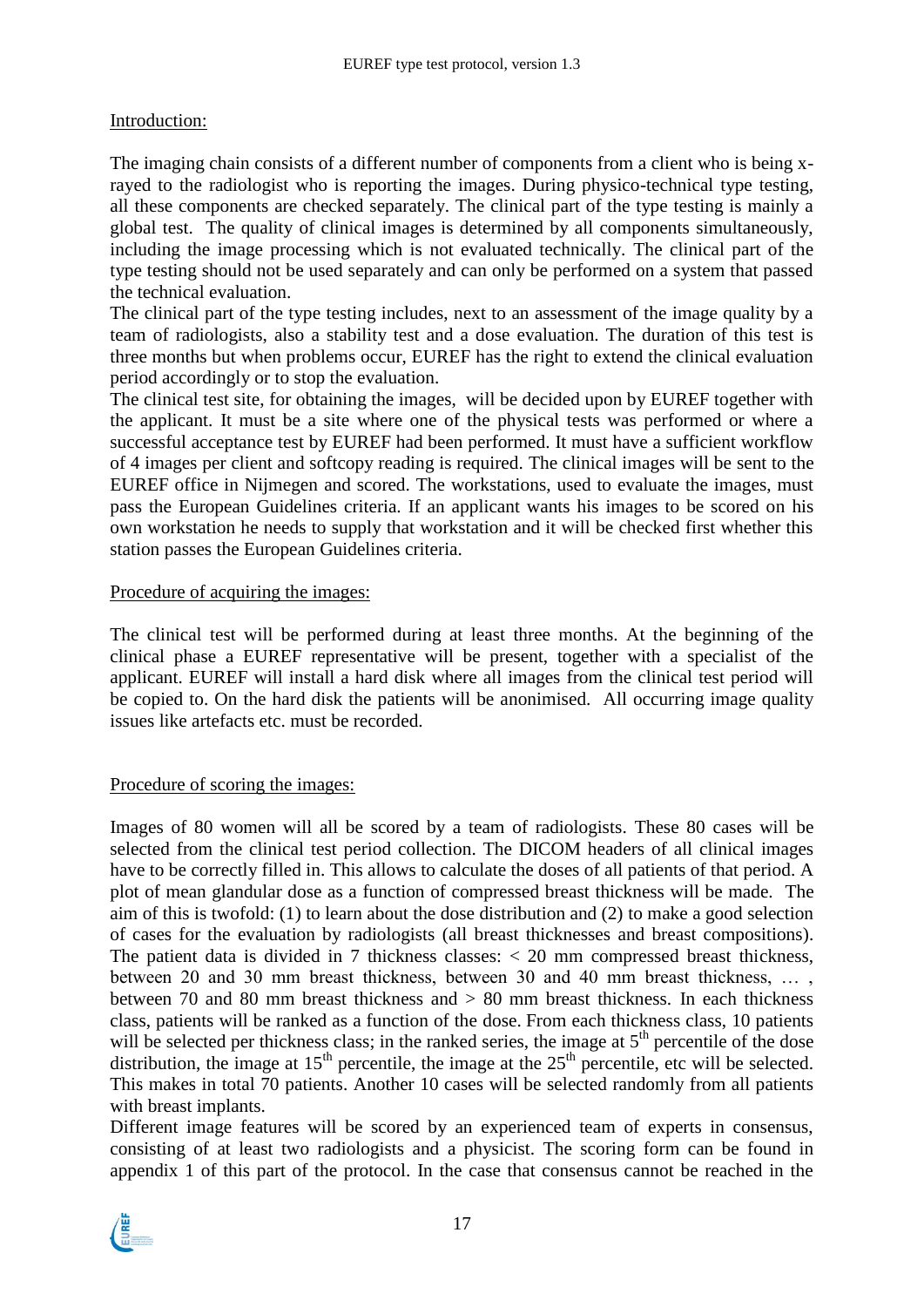team of experts a third radiologist will be appointed as arbiter. This third radiologist will be an expert with a large experience in mammography.

#### The scoring form:

The form is based on experience with type testing in the Belgian and Dutch screening and consists of three parts. In the first part (13 questions) the radiologist has to answer questions with "yes" or "no". This part includes questions about anatomical structures, noise and contrast in low and high pixel value areas. In the second part (7 questions) the radiologist has to score the contrast and sharpness of the images and how confident the radiologists are with the image on a scale from 1 to 10. In the last part the radiologists are asked about the quality of images with breast implants. The scoring will be done at a diagnostic workstation fulfilling at relevant standards and ambient light conditions.

#### Procedure of evaluating the data:

A software program to analyse the data has been developed. Images are shown within this program and the score is entered directly into it. The software provides the medium score for each question and also the number of questions that were answered by "yes" or "no". The results will be compared with other systems. Any significantly lower value on some questions for a system will be investigated more in detail together with the third radiologist.

#### Dose evaluation and AEC evaluation:

In the clinical evaluation period a patient dose survey and AEC evaluation will be performed. For this dose survey the X-ray exposure data and other relevant information must be available and it is desirable that the DICOM header contains all relevant values. When testing CR systems the applicant should take actions to connect the mammography unit and reader in order to fill in the DICOM header with exposure values, breast thickness and dose indicator.

#### Stability test:

In the clinical evaluation period an image of a 4.5 cm homogeneous block of PMMA covering the whole image receptor has to be acquired every day in full-automatic mode to monitor the long term stability of the equipment. A record will be kept of all artefacts on clinical images and of all problems that were noticed by the radiographers/radiologists at the test site. These QC images and records will be sent to the EUREF office for evaluation.

#### Additional comments:

Comments about potential special features, ergonomics and other remarkable points might be obtained by the EUREF representative who will be present at the start of the clinical evaluation period. Besides this, comments about specific features might be asked from the radiologists and radiographers at the clinical evaluation site. This data might be used in the type test report.

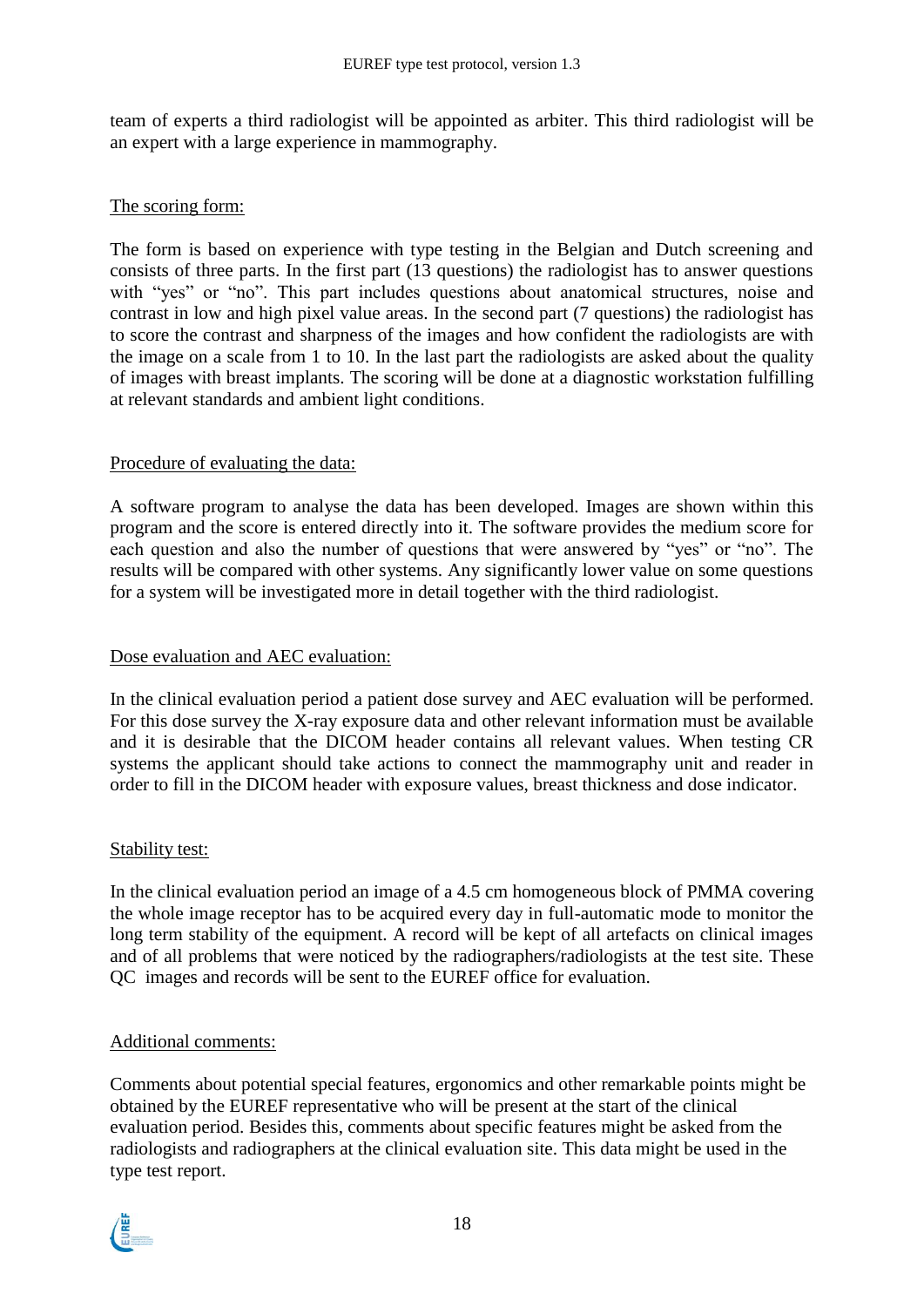#### References:

European protocol for the Quality control of the Physical and technical aspects of mammography screening,

R. van Engen, S. van Woudenberg, H. Bosmans, K. Young, M. Thijssen, Part A: Film-screen mammography

R. van Engen, K. Young, H. Bosmans, M. Thijssen ,Part B: Digital mammography In: N. Perry et al. (ed.), European Guidelines for quality assurance in breast cancer screening and diagnosis

European Commission, 2006.

R. van Engen, H. Bosmans, P. Heid, B. Lazzari, S. Schopphoven, M. Thijssen, K. Young, D. Dance, N. Marshall, Digital mammography update, European protocol for the quality control of the physical and technical aspects of mammography screening In: N. Perry et al., European guidelines for quality assurance in breast cancer screening and diagnosis, fourth edition, Supplements, 1-71.

European Commission, 2013

C. van Ongeval, H. Bosmans and A. van Steen, Current challenges of full field digital mammography, Radiation Protection and Dosimetry (2005), Vol. 117, No 1-3, pp. 148-153.

C. van Ongeval, A. van Steen, C. Geniets, F. Dekeyzer, H. Bosmans and G. Marchal, Clinical image quality criteria for full field digital mammography: A first practical application, Radiation Protection and Dosimetry (2008), Vol. 129, No 1-3, pp. 265-270).

J. Jacobs, T Deprez, G. Marchal and H. Bosmans, The automatic analysis of digital images for quality control purposes made easy with a generic extendable and scriptable DICOM router, Proceedings of the Scientific Assembly and Annual Meeting of the RSNA, Chicago, IL(2006).

J. Jacobs, F. Zanca, G. Marchal and H. Bosmans, Implementation of a Novel Software Framework for Increased Efficiency in Observer Performance Studies in Digital Radiology, Proceedings of the Scientific Assembly and Annual Meeting of the RSNA, Chicago, IL, (2008).

D.R. Dance, Monte Carlo calculation of conversion factors for the estimation of mean glandular breast dose, Phys. Med. Biol. 35, pp 1211-1219

D.R. Dance, C.L. Skinner, K.C. Young, J.R Becket and C.J. Kotre, Additional factors for the estimation of mean glandular breast doe using the UK mammography dosimetry protocol Phys. Med. Biol. 45, pp 3225-3240

D.R. Dance, K.C. Young and R.E. van Engen, Further factors for the estimation of mean glandular dose using the United Kingdom, European and IAEA dosimetry protocols. Phys. Med. Biol 54, 4361-72

D.R. Dance, K.C. Young and R.E. van Engen Estimation of mean glandular dose for breast tomosynthesis: factors for use with the UK, European and IAEA breast dosimetry protocols. Physics in Medicine and Biology, 56, 453-471.

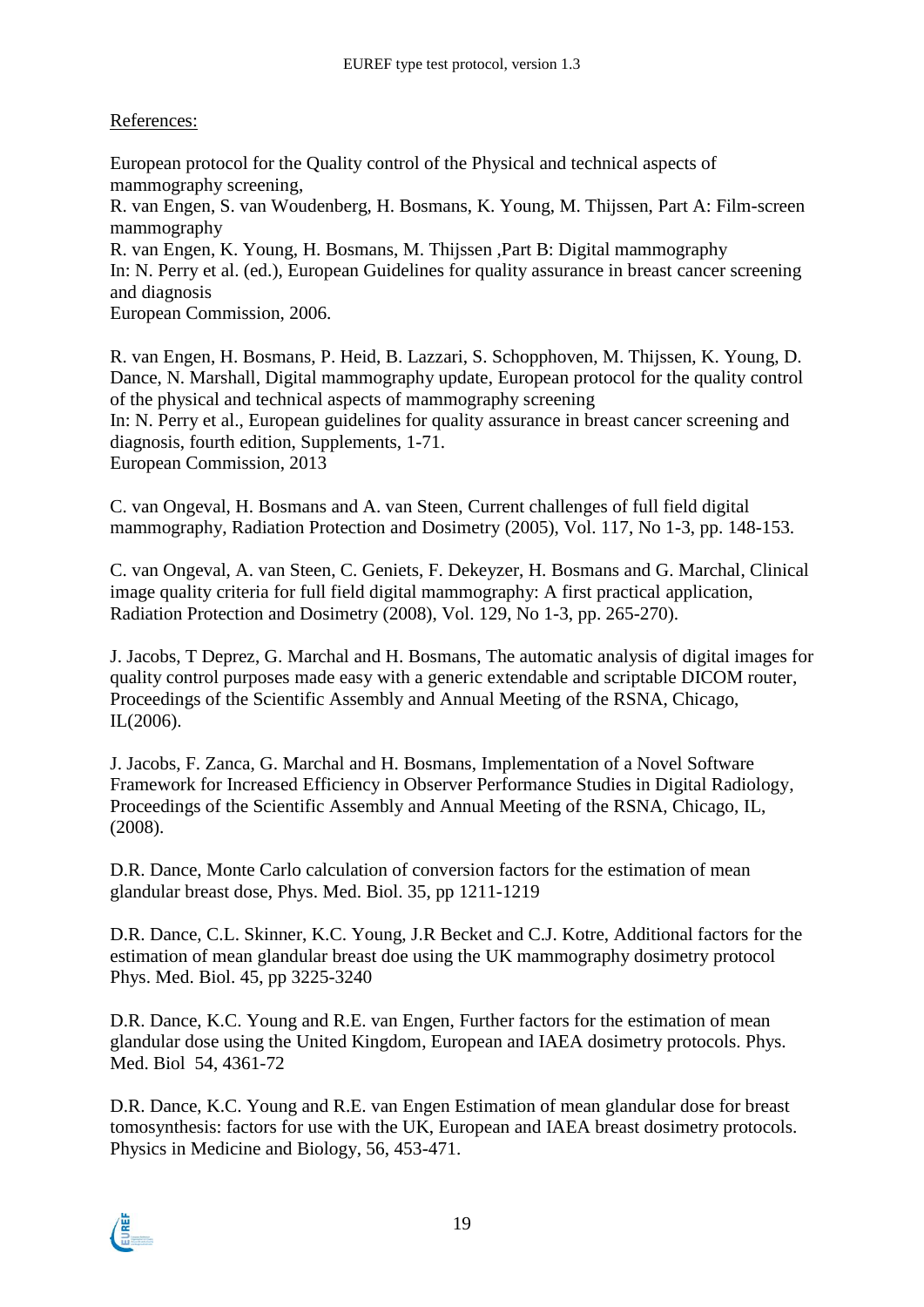## Appendix 1: Clinical evaluation scoring form

Number :

The following questions are to be answered by yes or no:

|                |                                                                                                                             | Yes | N <sub>0</sub> | N/A |
|----------------|-----------------------------------------------------------------------------------------------------------------------------|-----|----------------|-----|
| $\mathbf{1}$   | Is there a good visualization of the skin line?                                                                             |     |                |     |
| $\overline{2}$ | Are the vascular structures visible through the dense<br>parenchyma?                                                        |     |                |     |
| 3              | Is there a sharp visualisation of the pectoral muscle?                                                                      |     |                |     |
| $\overline{4}$ | Is there a good visualisation of the Coopers ligaments and<br>vascular structures in the subcutaneous and prepectoral area? |     |                |     |
| 5              | Are the micro calcifications visualized and well outlined?                                                                  |     |                |     |
| 6              | Is there sufficient contrast in the dark areas (e.g. no saturation<br>of intensity of signals, no fully dark regions)?      |     |                |     |
| $\overline{7}$ | Is there sufficient contrast in the white areas (e.g. no fully<br>white regions)?                                           |     |                |     |
| 8              | Is the glandular tissue sufficient white?                                                                                   |     |                |     |
| 9              | Is the background sufficient dark?                                                                                          |     |                |     |
| 10             | Do all images appear in the same way?<br>(if no, please place a remark)                                                     |     |                |     |
| 11             | Is there disturbing noise in the dark areas?                                                                                |     |                |     |
| 12             | Is there disturbing noise in the white areas?                                                                               |     |                |     |
| 13             | Are there any artefacts?                                                                                                    |     |                |     |